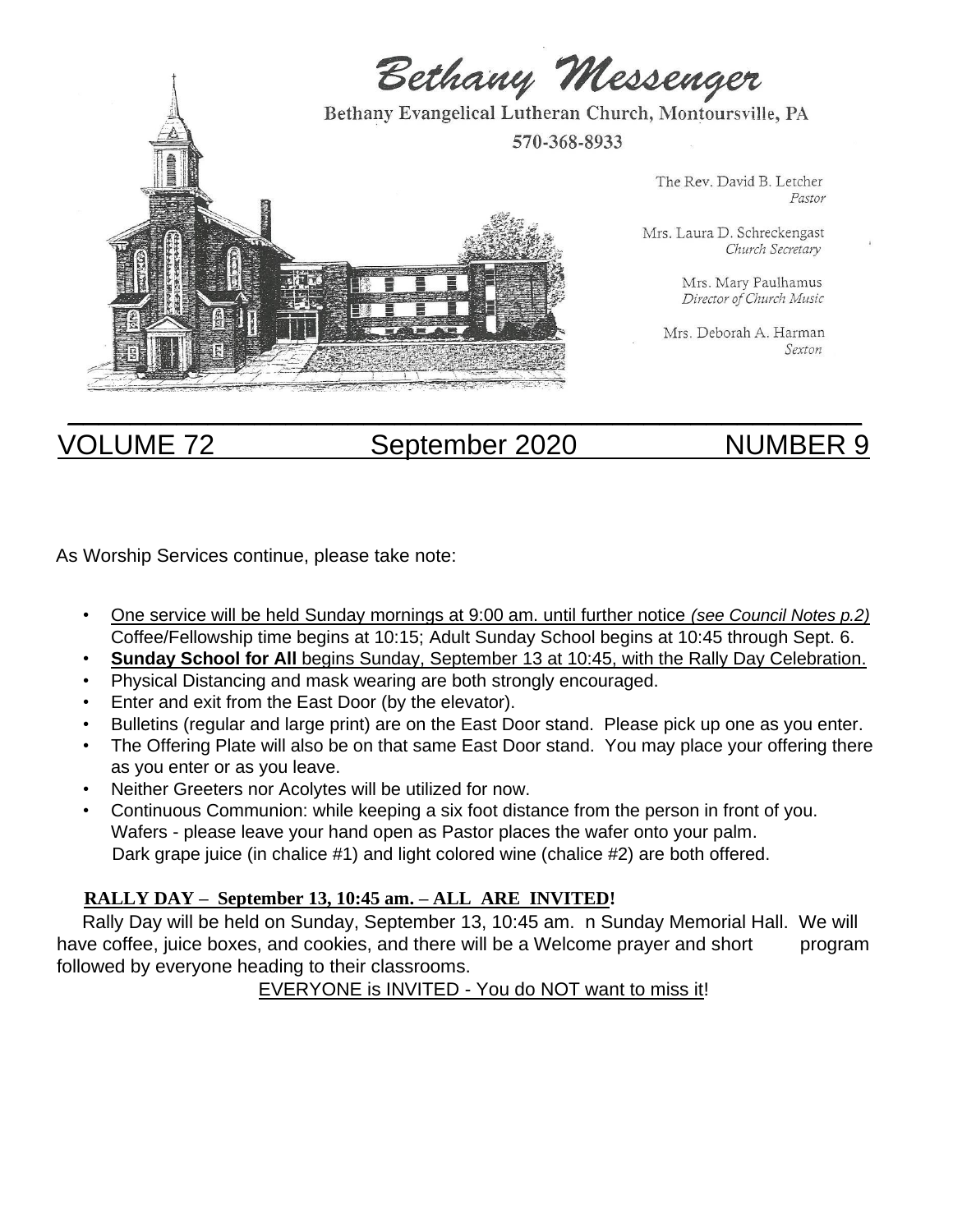# **HOW TO REACH US CONTACTING PASTOR DAVID: At c hurch:** (570)368-8933 email: pastorbethanyNALC@gmail.com **At home:** (570)322-3685 *If leaving a message on the home answering machine, please make sure to at least leave your name when you call. Thank You* **CONTACTING THE CHURCH OFFICE:** (570)368-8933 email:secyBethanyNALC@gmail.com 9:00 am. to 4:30 pm., Monday through Thursday. (570)368-8933 email: secyBethanyNALC@gmail.com **BETHANY'S WEB SITE:** www.BethanyNALC.org **BETHANY'S FACEBOOK PAGE:** www.facebook.com/BethanyNALC.org

-2-



 **REGION CONVOCATION is SATURDAY, OCTOBER 17th** The 2020 Convocation meeting and focus have both changed. This will be solely held remotely (by teleconference), and will run from 9:00 am. until noon. The original theme focusing on worship will be postponed until 2021.

 *For more information (and for informative and inspiring articles) go you can go to:* www.theNALC.org *to read more!* 

## **CHURCH COUNCIL ACTIONS:**

The Church Council met on August 10<sup>th</sup>.

--They received reports from these committees:



 Christian Ed., Finance, Mission, Property, Staff Support, and Worship and Music --They received the Pastor's Report.

--They voted to continue having ONE service on Sundays, 9:00 am., until further notice.

### **RECONCILIATION OF BETHANY CHURCH FINANCES**

| Income Received through June 30, 2020<br>Expenses through June 30, 2020<br><b>Balance</b>        | (26 Sundays) | \$106,416.88<br>\$106,748.59<br>$-331.71$<br>\$   |
|--------------------------------------------------------------------------------------------------|--------------|---------------------------------------------------|
| Income Received through June 30, 2019<br>Expenses through June 30, 2019<br><b>Balance</b>        | (26 Sundays) | \$102,987.93<br>\$108,671.55<br>$-5,683.62$<br>S. |
| Income Received through July 31, 2020<br>Income Received through July 31, 2020<br><b>Balance</b> | (30 Sundays) | \$119,909.21<br>\$123,860.06<br>$-3.950.85$       |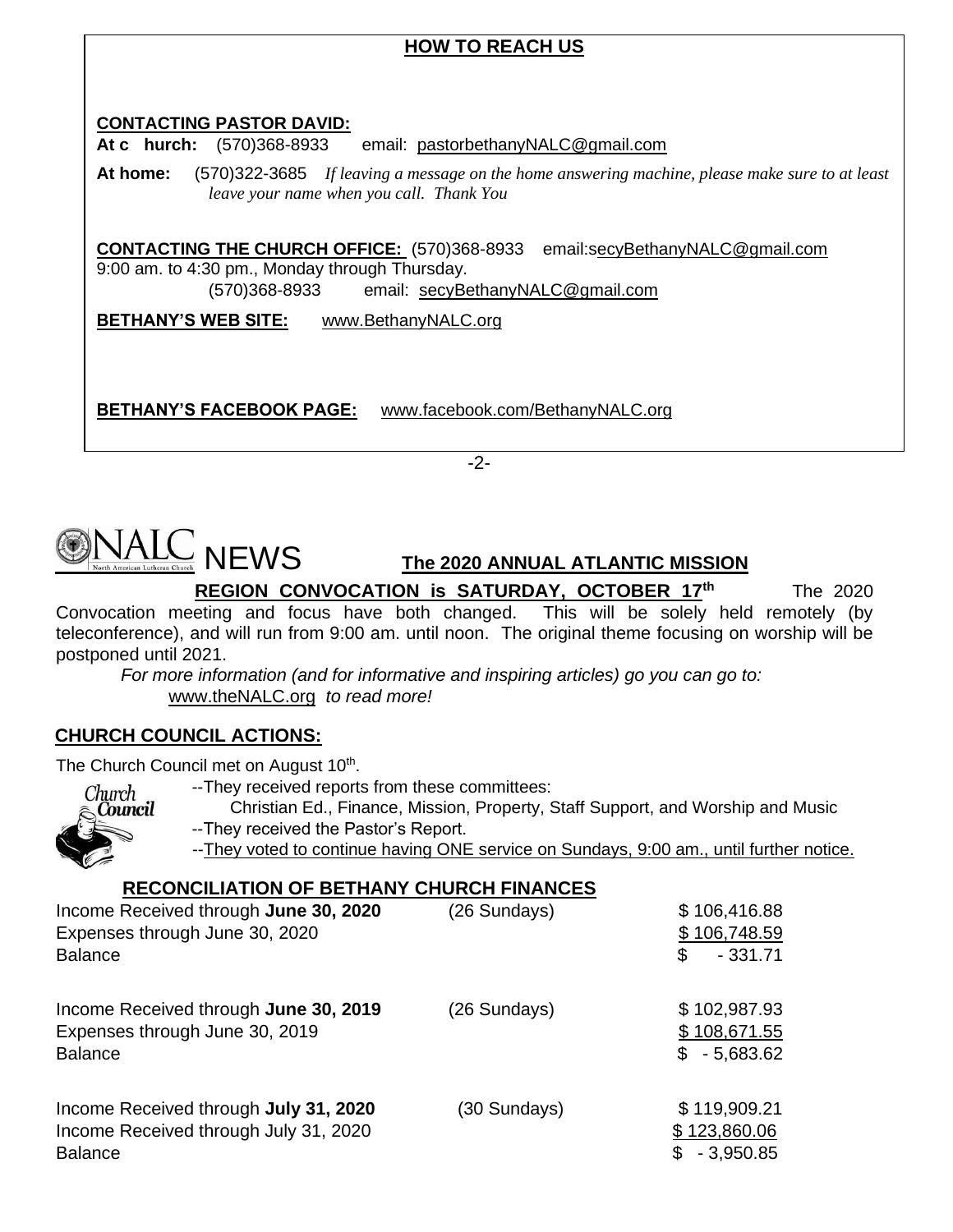Income Received through **July 31, 2019** (30 Sundays) \$ 118,104.70 Income Received through July 31, 2019 **\$123,184.31 Balance** 

\$ -5,079.61

#### **SEPTEMBER AND OCTOBER HAPPENINGS**

| <b>Healing Service</b>             | - Sunday, Sept. 6, 11:45 am.                                         |
|------------------------------------|----------------------------------------------------------------------|
| <b>Labor Day (Office Closed)</b>   | - Monday, Sept. 7                                                    |
| <b>Red Cross Bloodmobile</b>       | - Friday, Sept. 11, 1 - 6 pm.                                        |
| <b>Church Council</b>              | - Monday, Sept. 14, 7:15 pm.                                         |
| <b>Wendy's Fundraiser</b>          | - Tuesday Sept. 15, 5-8 pm.                                          |
| <b>Mission Committee</b>           | - Monday, Sept. 21, 7:15 pm.                                         |
| <b>Deadline - Newsletter items</b> | - Tuesday, Sept. 22, 4:30 pm.                                        |
| <b>Newsletter Team</b>             | - Monday, Sept. 28, 9:00 am.                                         |
| <b>Life Chain</b>                  | - Sunday, Oct. 4, $2:30 - 3:30$ pm.                                  |
| <b>Crop Walk</b>                   | - Sunday, Oct. 11, 1:00 pm.                                          |
| <b>Church Council</b>              | - Monday, Oct. 12, 7:15 pm.                                          |
|                                    | NALC Atlantic Mission Convention- Saturday, Oct. 17, 9:00 am. - noon |
| <b>Mission Committee</b>           | - Monday, Oct. 19, 7:15 pm.                                          |
| Deadline - Newsletter items        | - Tuesday, Oct. 20, 4:30 pm.                                         |
| <b>Finance Committee</b>           | - Tuesday, Oct. 20, 7:00 pm.                                         |
| <b>Staff Support Committee</b>     | - Tuesday, Oct. 20, 8:00 pm.                                         |
| <b>Newsletter Team</b>             | - Monday, Oct. 26, 28, 9:00 am.                                      |

-3-

#### **HEALING SERVICE - SUNDAY, SEPTEMBER 6**

There will be a Service of the Word for Healing - Sunday, September 6<sup>th</sup>, 11:45 am. We hope you are able to join us!

#### **HOMEBOUND COMMUNION**



 Home Bound Communion is available to shut-ins who are at home *(nursing homes and apartments still have many restrictions).* If you desire to have Pastor David stop by, please call the Church Office (570)368-8933.

#### **HOSPITAL VISITATION**

 If you or someone you know is hospitalized (or will be), please notify the Church Office. Due to HIPAA privacy Laws, families are asked to please keep our church family informed!

#### **BLOODMOBILE NEWS**



 *Please note date change from the last newsletter!* 

A Bloodmobile will be held at our church on **Friday, September 11th from 1 – 6 pm**. You are encouraged to register online or by phone: RedCrossBlood.org, (800)733-2767, and if possible, do the pre-donation screening and health history online at RedCrossBlood.org/RapidPass.

#### **BIBLE AND CHRISTIAN LITERATURE COLLECTION DRIVE**

 Bethany has begun helping share God's Word with people all over the world. We are partnering with the ministry group, "Experience Missions" and are now a local collection point for materials that will be collected and distributed. Donated items can be brought to the church.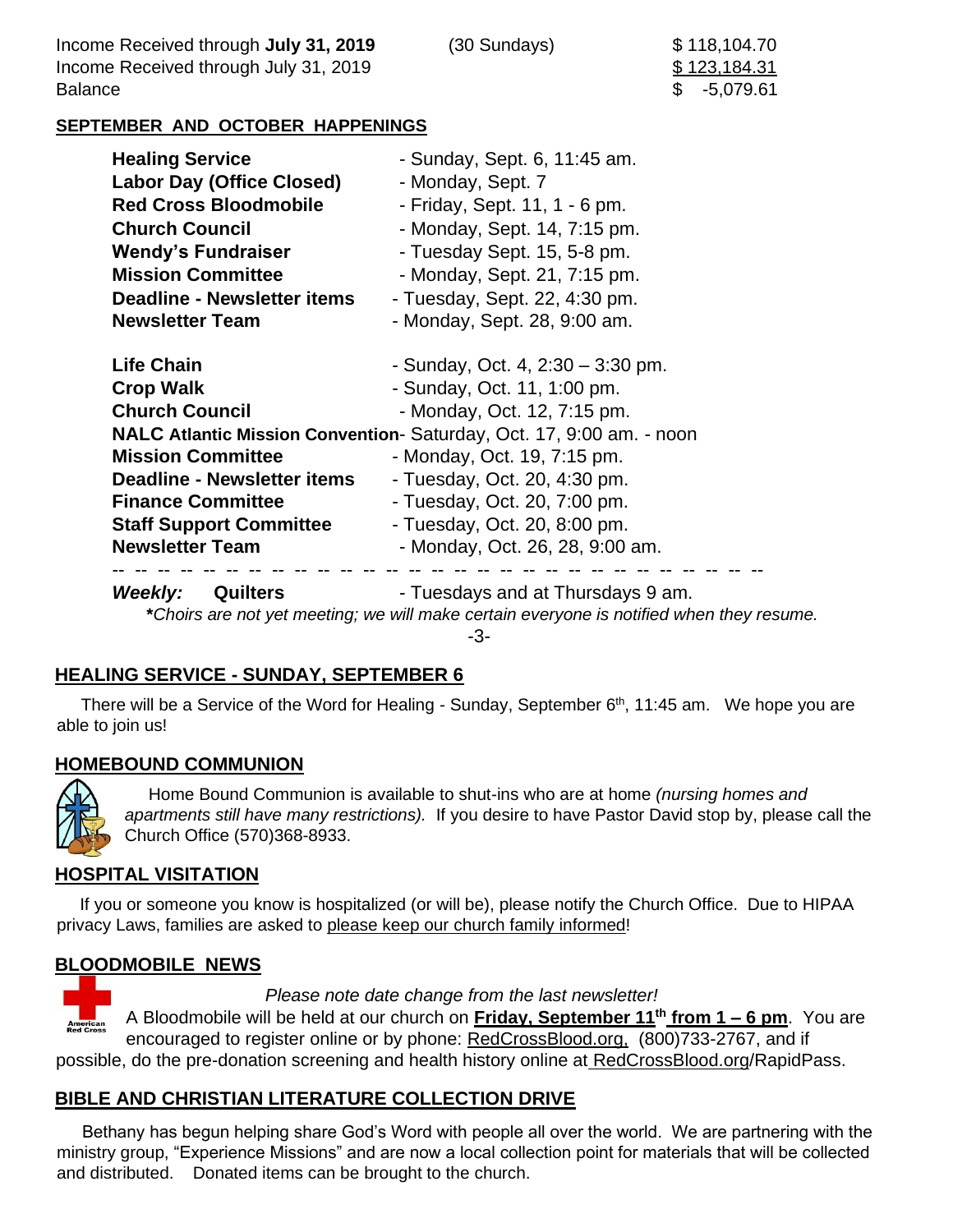### **BACKPACK BREAKFAST NEWS:**



 The Montoursville School District has not decided when the Backpack program will start again. We are being asked to remain flexible as these decisions are being made. In the meantime, they anticipate needing:

 Oatmeal (1-2 oz. packets); Cream of Wheat (1-2 oz. packets); Boxed Cereal (Individual, 1.5- 2 oz); Multigrain Bars; Breakfast Bars; Pop Tarts; Belvita Breakfast Biscuits (1.76 oz.); Cereal Bars (individually packaged). *We will share the news when this program resumes again!*

#### **EQUIPMENT AVAILABLE**



Equipment is available to borrow during recovering from surgery and for those who may have be experiencing difficulties. We have walkers, canes, equipment for the bathtub and commode are all available. Please tell a staff member if you have a need!

#### **SEWING MACHINES AVAILABLE**

 The Quilting Room has several old sewing machines, some in cabinets, all looking for good homes. They haven't been used for awhile, so will need some servicing. Contact Barb Winchester (570)244-6681.

#### **FOOD PANTRY NEEDS - PLEASE CONSIDER DONATING:**

Soups, canned stews, tomato sauce; cereal, oatmeal, Pop Tarts; peanut butter, jellies/jams; canned fruits, vegetables, meats; pastas (all varieties), ramen; pickles, olives, dressings; mac-ncheese, microwave dishes; juices, healthy snacks; ketchup, mustard, mayonnaise. **You may drop off items at the church and they will be delivered to the pantry!** 

#### **PASTOR'S DISCRETIONARY FUND**

 Donations to replenish Pastor's Discretionary are always appreciated! If you would like to donate, please make your check out to Bethany Lutheran Church, and mark the memo line: "Pastor's Fund." Thank You! **SHEPHERD OF THE STREETS NEWS**

 This Christian Ministry has an emphasis on medical issues that abruptly invade people's lives. They assist with payments for medicine, supplies, and transportation, and help individuals and families coping with immediate and long-term afflictions. *Please consider giving financial support or donating any of the following, full sized items:*

Toothpaste and toothbrushes, shaving cream and razors, shampoo and conditioner

GLORY

towels and wash cloths, soap, deodorant, and combs bedding and blankets baby items:

diapers, baby shampoo, baby oil, baby Q-tips, baby wipes, baby powder tissues, toilet

#### **BIBLES FOR PRISON**



 Bibles for Prison are always needed. The Lycoming County Prison Chaplain reports that the number of inmates attending Bible study continues to grow, and requests for Bibles has increased. Donations to help buy Bibles would also be appreciated. Please mark your check "Bibles." Thank you.

#### **YOKEFELLOW PRISON MINISTRY**

paper, paper towels; women's hygiene products

 Yokefellow Prison Ministry is in need of volunteers. As more establishments are reopening, please consider how you could be a part of this ministry along with others? Contact the Yokefellow Office (570)326- 6868 if you would like more information.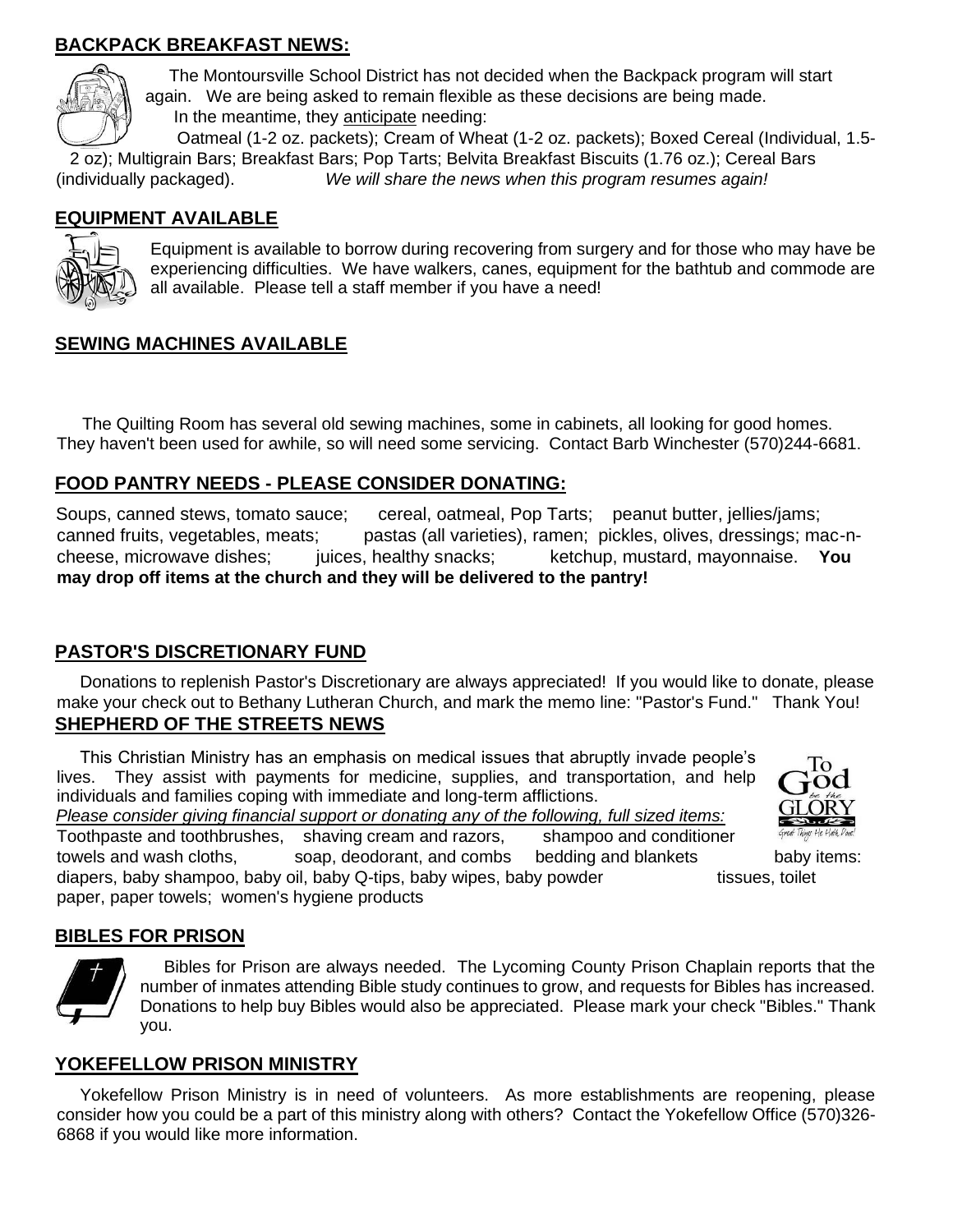### **PROJECT LINUS – STILL MAKING BLANKETS**

 We are still sharing our knitting, crocheting, and quilting gifts with others by making blankets of all sizes (baby, children, adult) for those with cancer or going through traumatic experiences at hospitals. You may bring these items to the Church Office.

### **NEED A COAT, TAKE ONE; HAVE A COAT, LEAVE ONE**

 We still have our special donation coat rack in the foyer area by the Broad Street glass doors. If you have a coat (or many!) for which you no longer need, please consider adding to our supply. We are accepting children's and adult's sizes for all seasons; we also have a bin for hats, mittens, scarves, and gloves. We appreciate every donation, as there continues to be a great deal of turnover. If you know anyone in need of a coat or jacket, please remind them of our supply; it is a beautiful way of sharing care, by keeping others warm and dry!

#### **QUILTING NEWS**



 Quilts sent to the Lutheran World Relief warehouse that our group have sent the past 3 Octobers (26 total) were shipped on June 25th with a destination of Lebanon. These were to provide much needed relief to people in refugee camps to those fleeing Syria and Palestine's civil unrest. Unfortunately, our quilts were among three 40 ft. long cargo containers that were destroyed in the terrible blast August 4<sup>th</sup> in the port at Beirut.

LWR estimates that 22,000+ quilts, and kits for school supplies, personal care and baby care were in the shipment stored there awaiting distribution to an estimated 24,550 men, women and children who were already in great need. Now their needs are so much greater - the blast area claimed over 160 lives, injured over 5,000 and left an estimated 300,000 homeless or displaced.

We received confirmation on August  $24<sup>th</sup>$  that our quilts were part of that loss.

 The good news is that our group of quilters have a larger than usual amount of quilts to take for transport in October, thanks, in large part, to a lady in Tioga County who likes doing quilt tops and then passes them to us. We would so appreciate: any cotton sheets or fabric, as well as more volunteers!

 For more information on this crisis from the blast in Beirut or other LWR projects go to [lwr.org.](http://lwr.org/) For anyone interested in making any donation to this issue or other LWR needs can go to:

[lwr.org/beirut](http://lwr.org/beirut) call 1(800)597-5972 or mail to: Lutheran World Relief

PO Box 17061

Baltimore MD 21297-1061 If

you have any questions or want more information, please feel free to contact me. - *Barb Winchester* (570)546-7772 barbinmuncy@yahoo.com

#### **LOOKING FORWARD - OCTOBER NEWSLETTER**



 If you would like something to be included in the next newsletter, we would love to make that happen! Please keep in mind that the deadline is Tuesday, September 22<sup>nd</sup>, 4:30 pm. You may reach us: (570)368-8933 secyBethanyNALC@gmail.com or drop off the article/submission at the office.

# *NOTES of GRATITUDE*

 *A sincere Thank You for the beautiful altar flowers that we received, and an additional Thank You to Barb Winchester for delivering them to us!* 

 *Tom and Ann Long*

 *What a surprise! The cake, lovely card, and generous gift that were presented to me at the picnic were such a lovely way to honor my retirement. I appreciate everything you shared with me, and I am so grateful for my Bethany church family. Vonnie Hawley*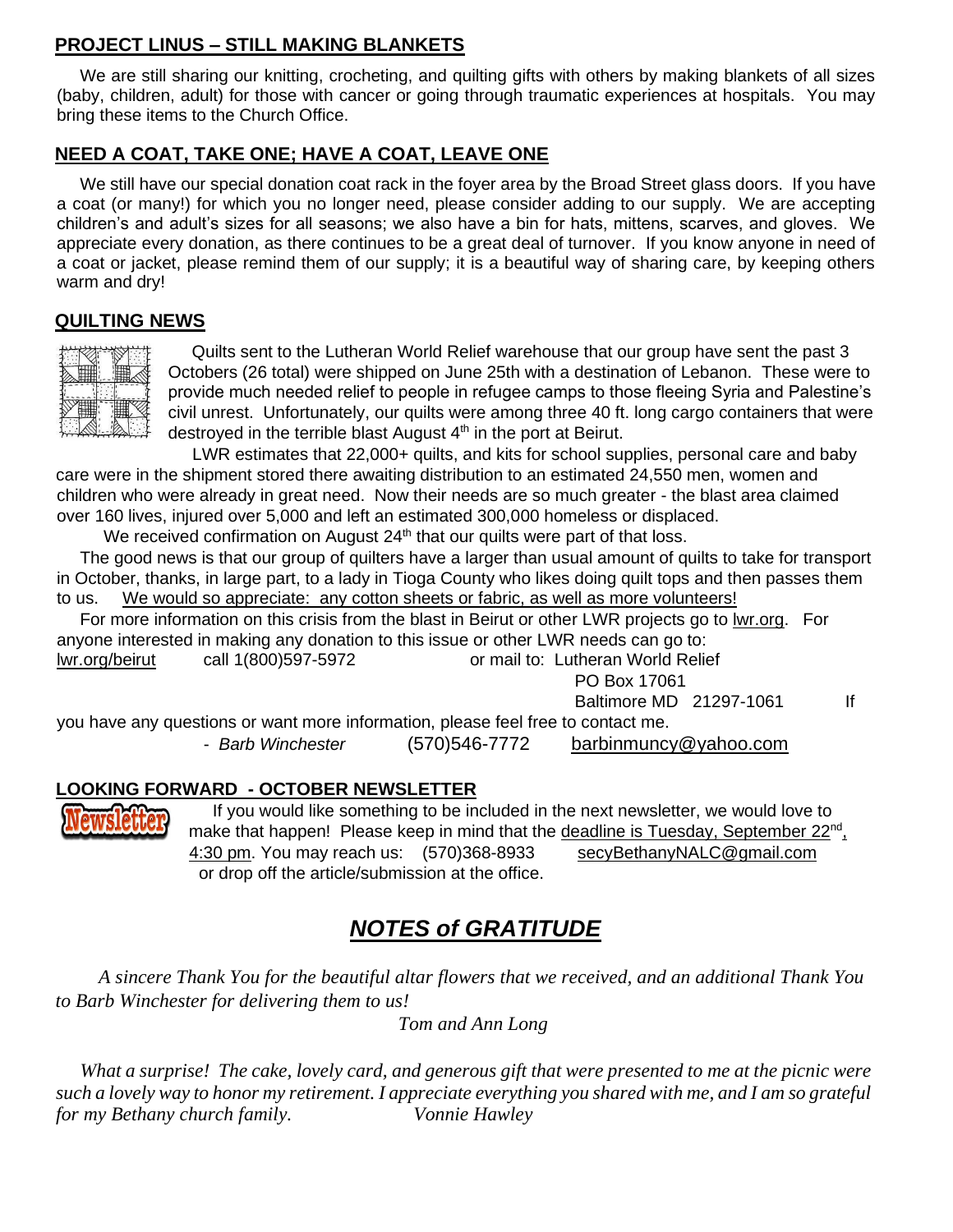*Thank You Bethany community for all your acts of kindness during Ed's long illness and death. Ed looked so forward to Sunday service, receiving Jesus here, getting to know you, and friendships made.* 

 *Thank You for all the Get Well wishes, Birthday cards and flowers, food, and especially lifting him up in prayer to the Lord. Prayer was greatly appreciated!* 

 *A special Thank You for Pastor David's and Betty's visits, personal prayer time and being there for Ed and his family during this most difficult time. God Bless You All.* 

> *The Keller Families Bonnie, Alan, and Wendy*

#### **REMEMBERING OUR SENIORS AT HOME**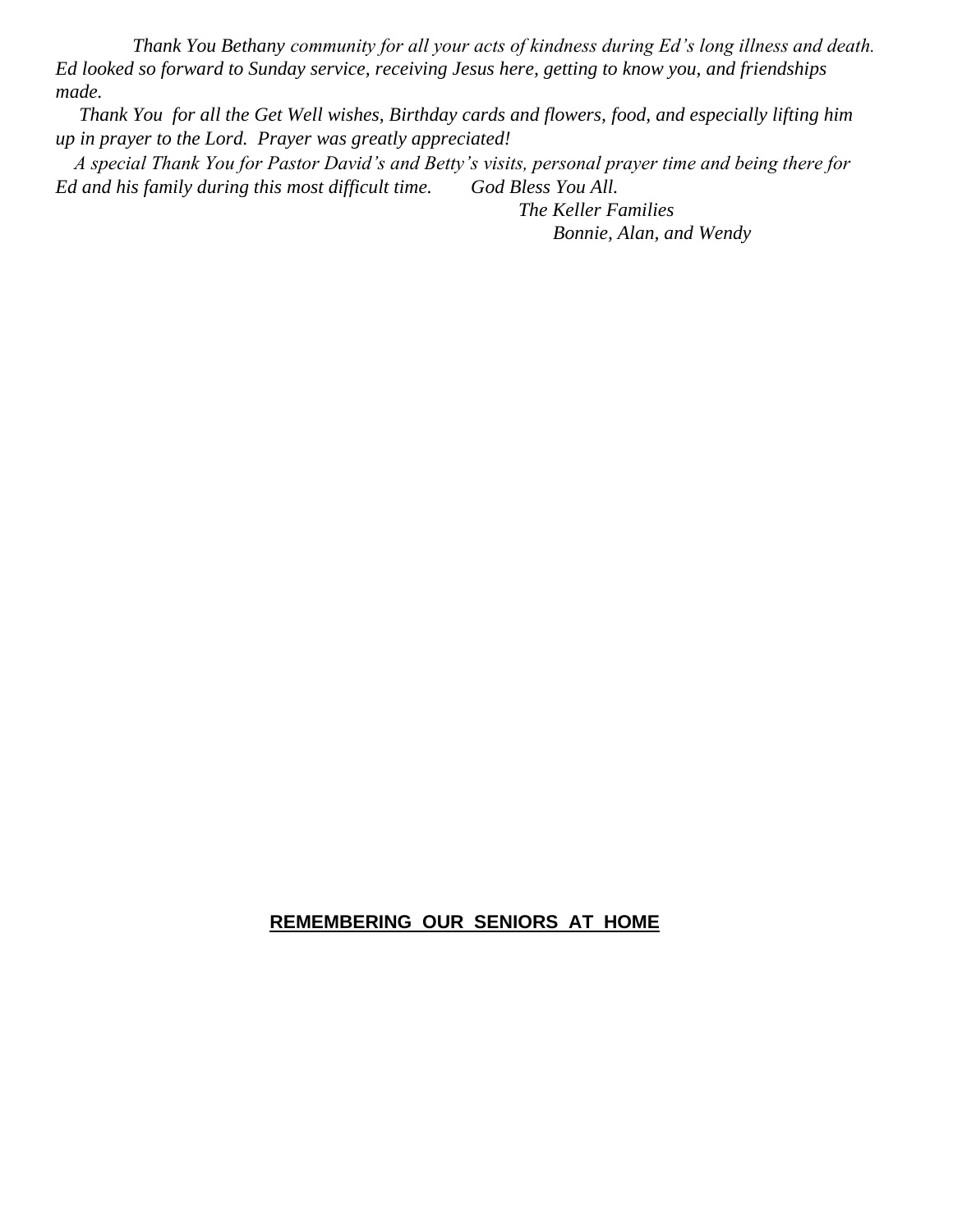Apt. 141 Jackson MI, 49203

**Marjorie Gower** Elmcroft of Loyalsock 2985 Four Mile Dr. Montoursville, PA 17754

**Joan Hanner** 350 Jordan Ave. Montoursville, PA 17754

#### **Joan Hiller**

The Meadows, Room 312 2160 Warrensville Rd. Montoursville, PA 17754

#### **Virginia Laudig**

1119 Broad St. Montoursville, PA 17754

#### **Sandra Long**

Muncy Skilled Nursing 215 E Water St. Muncy, PA 17756

**Thomas Long** Charles Dr. Montoursville, PA 17754

**Roxie Lundy** 410 Arch St. Montoursville, PA 17754

**Eleanor Mellish** 1246 Deerfield Dr. Williamsport, PA 17701

**Tessie Moss** Lutheran Home Dr. Personal Care 220 Telford PA, PA 18969

**Francis Poeth** 1200 Ravine Rd. The Ridge Williamsport, PA 17701 The Meadows - Room 111 2160 Warrensville Rd. Montoursville, PA 17754

**Eleanor Shaheen**

Rt. 405 Hughesville, PA 17737

**Richard (Fred) Shultz** 1275 Broad St. Montoursville, PA 17754

**Darla Starr** 

Valley View Nursing Center 2140 Warrensville Rd. Montoursville, PA 17754

**Joan Swartz** 500 Pelham Dr. Waynesboro VA, 22980

**Cella Taylor** Arista Care Sycamore Rd. Montoursville, PA 17754